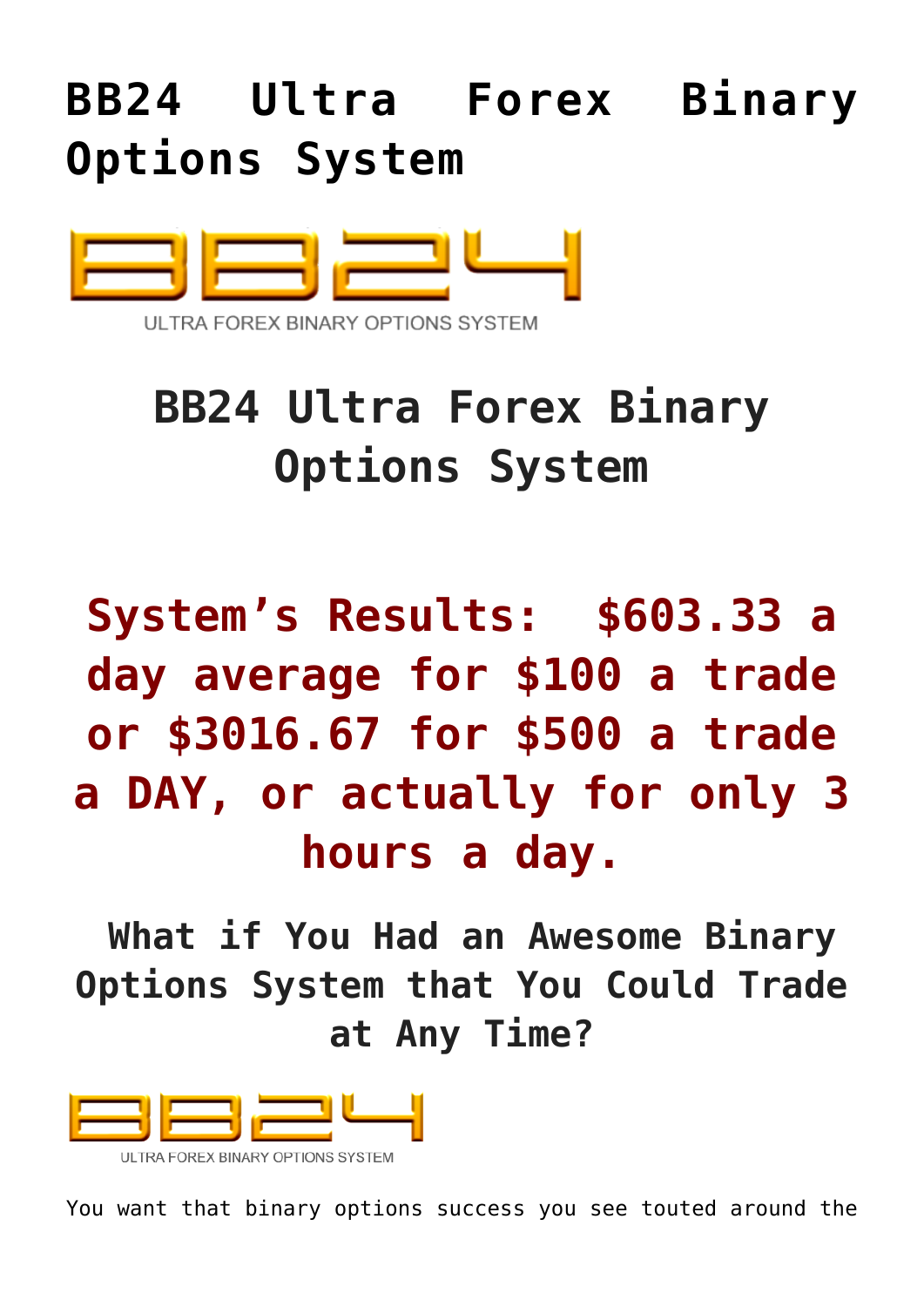internet. Who doesn't. We all do. You feel it can be done. You can sense it while you're trading that it is possible to make a lot of consistent money from the binary options markets.

But you're stuck and there is some missing piece of the puzzle that gets you to trade on the wrong side almost every time. You know it's not your fault. There is an exact reason to why you may consistently lose. It's just that no one every taught you. Probably because they don't even know why themselves. But we do.

You need to break the bad and install the good. You need a way of trading that becomes second nature, a new "success habit" if you will.

Plus you need a trick, a method that can work over and over. One simple key thing you can do that will trigger the binary profits. You know it's out there. You know some one has cracked the code but you're not sure who.

#### **Well I'm about to share with you one of my key tricks to solving binary options trading.**

But it won't be around for long so pay attention. As soon as I reach the next stage in our trading business and trading company development I'm pulling all of these products offline since there will be no more time for dealing with all of this website stuff.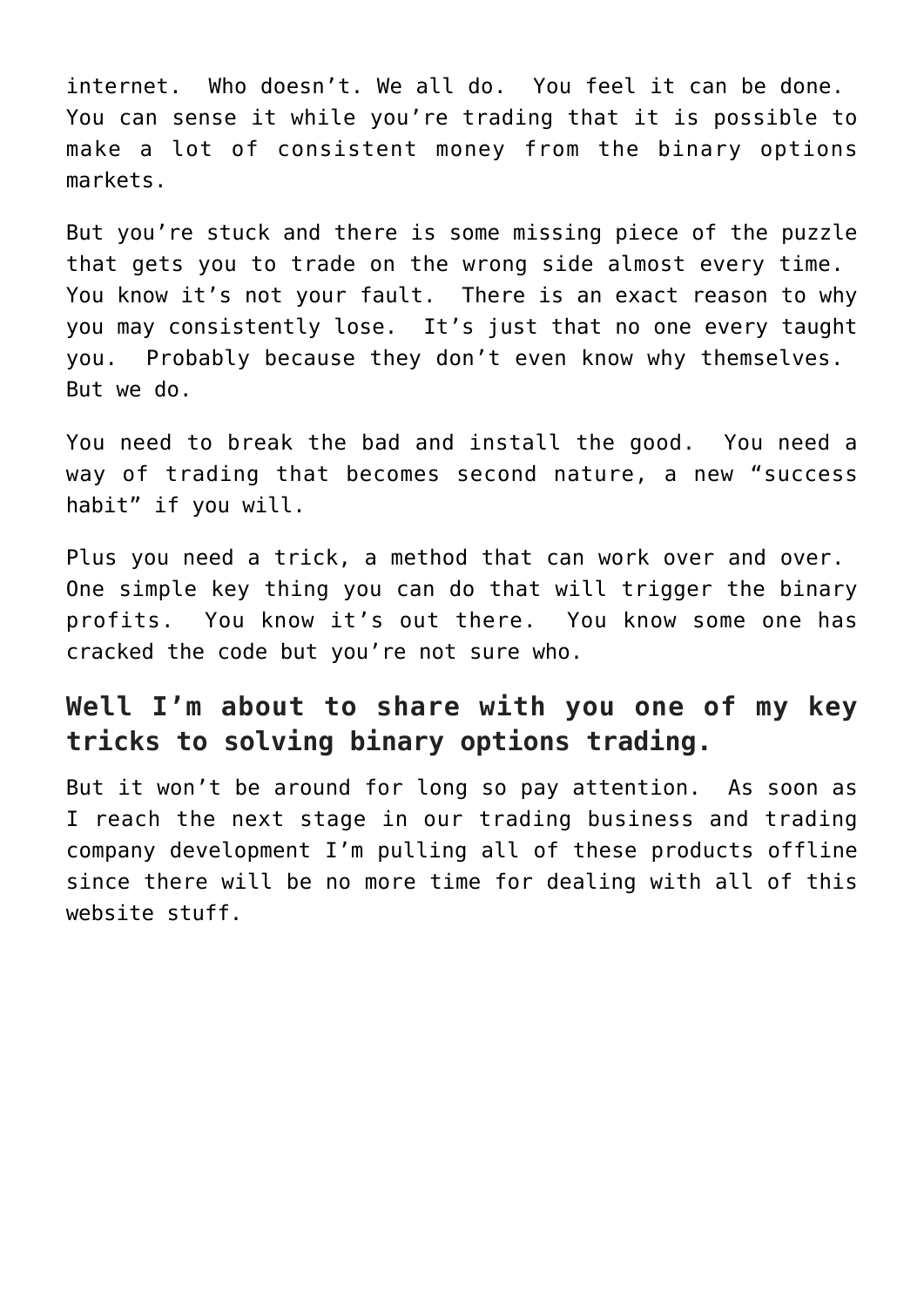

**Are you losing in your binary trading but you don't know why?**

Well we professionals know that it's not you or your fault. You just don't know. That said some people are so stubborn even after they've been taught due to their personalities or egos that it is their fault that they keep on loosing, not listening. But most who listen are able to quickly correct their problems.

Through our courses and this system in particular we can show you the ways of winning. There are exact reasons for losing. Some reasons are internal. Others are external. But one of the biggest reasons people lose is they lack the ONE THING they can do, focus upon over and over in a simple way. That one thing in this case would be a trading system setup. Then you just do the same set of trading system rules over and over. And preferably that trading system setup would allow you to trade whenever you want, in any market condition.

Announcing the solution:

## **BB24 Forex Binary Options System ULTRA Class for Giving You Prolific**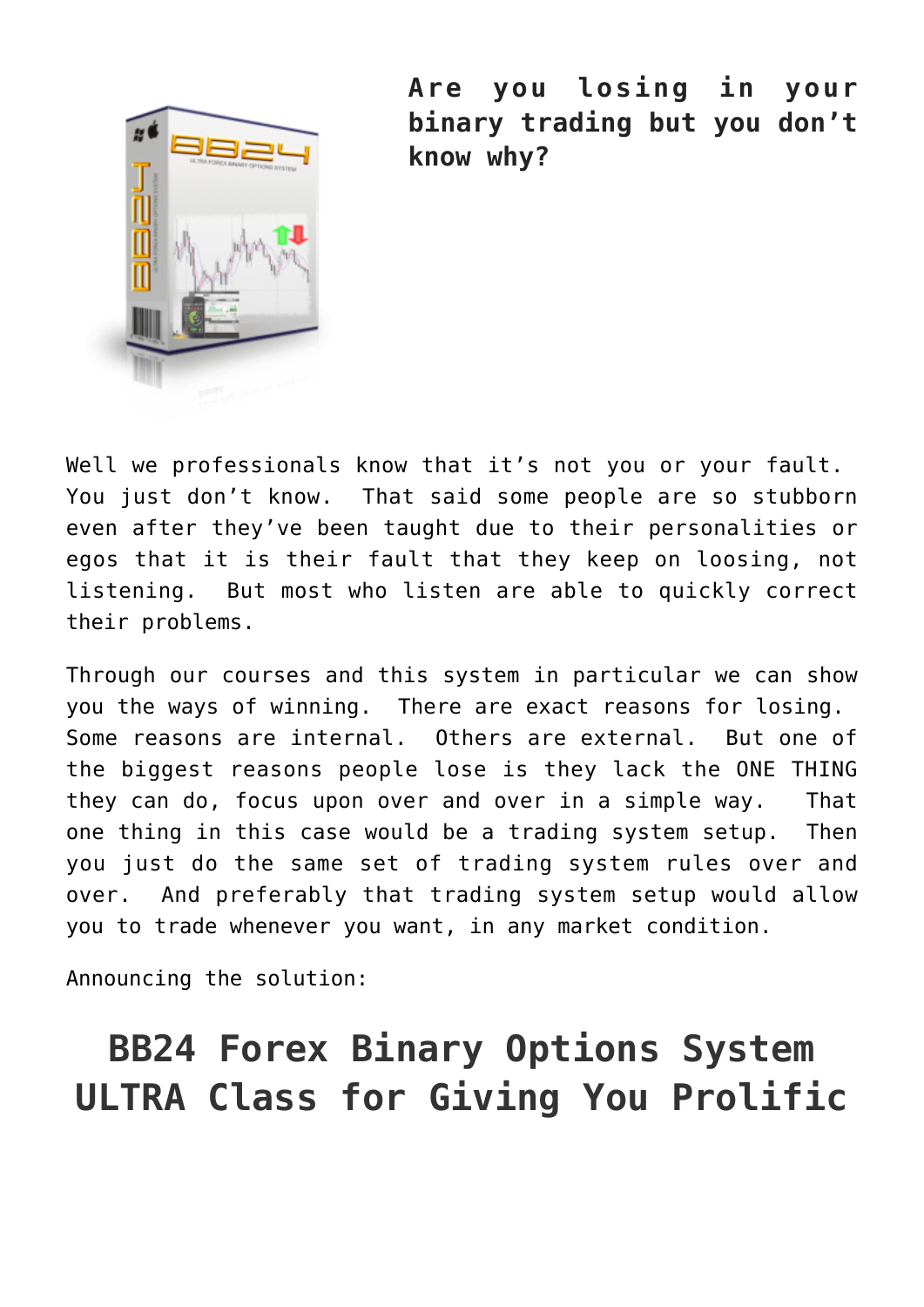### **Profit Potential at Any Time in Any Market Conditions: Fast, Slow, Sideways, Up, Down, Consolidating, Channeling…**

### **So You'll Always Be Able to Potentially Net Out a Profit from Your Binary Trading Just About Whenever You Want**

I like to think of BB24 like a "magic money box". With this magic money box you press the button over and over. The more times you press this magic button the more money the box spits out. It doesn't matter what's going on in the markets, the magic money box keeps doing the same thing over and over as you keep pressing the button.

Picture having this magic money box. What your life could be like…

Well I'm here to tell you, although it may sound kinda 'hypie', yeah the magic money box certainly does, but it sounded fun… that BB24 trades in a very unique way. This unique way is not market dependent! That may sound hard to imagine but we've cracked this code. And this method and related methods have worked for decades. Decades!

BB24 combined with short term binary options – 2 min binaries in fact provides an opportunity for HYPER PROFIT.

- Prepare to have your mind blown to secret price action that is found at the "deep cellular level" of price action
- Crack the DNA code of the markets finding a remarkable price action advantage
- Realize super quick results with the 2 minute binary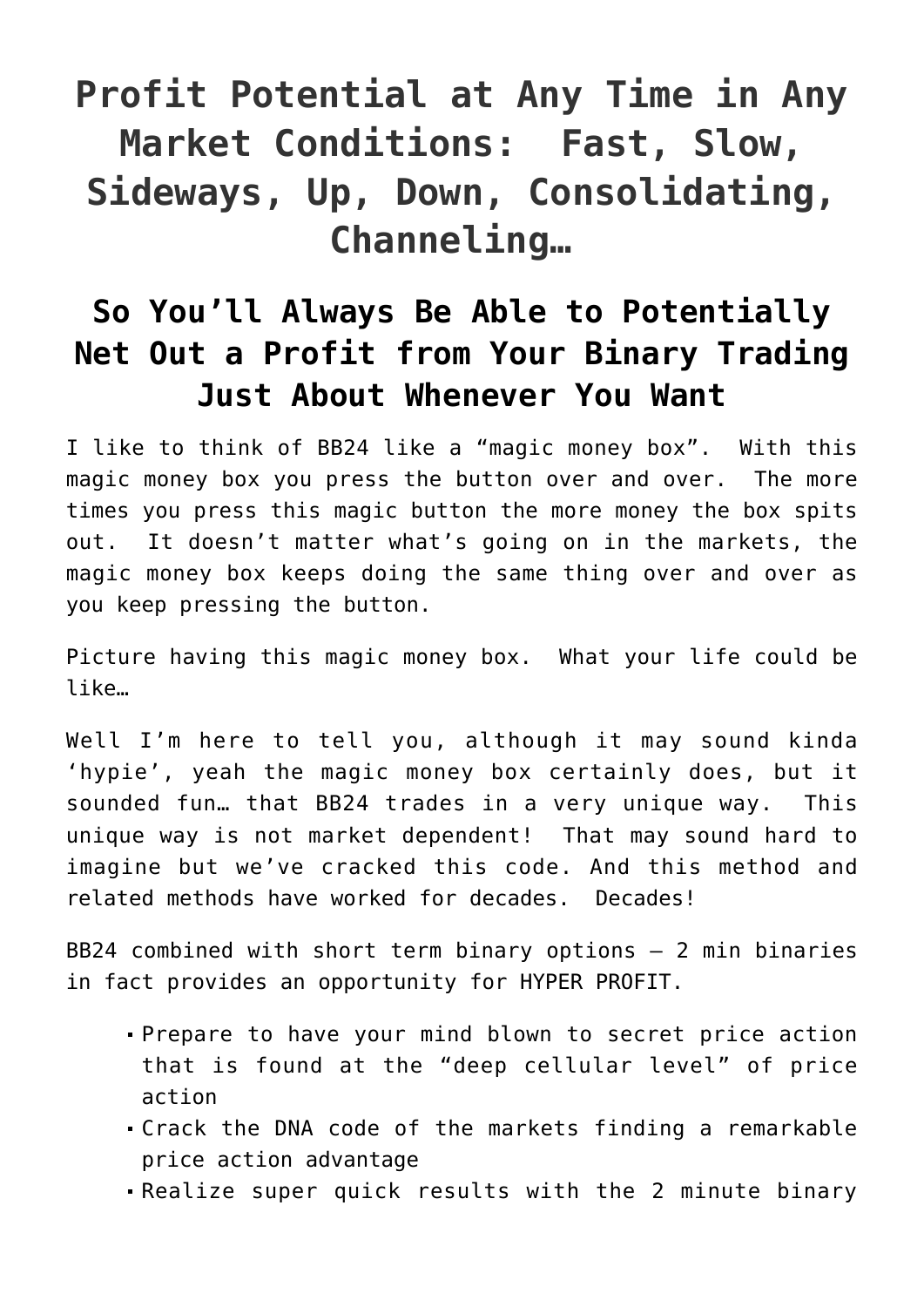option expiration

- You'll have plenty of action
- Trade for 30 minutes. Trade for an hour. Trade for 3 hours. Heck trade for 6 hours if you like that and can comfortably focus. Trade as much as you want. Turn it on or off like a faucet.
- The results below are from a 3 hour trading time sampling. So if you trade 6 hours you could potentially double the systems results you see below.
- Feel good about this system due to its SOLIDITY and STABILITY plus DEPENDABILITY – very important points for a trading system. If you can net out profit on a solid basis then the rest for a potentially very big trading account comes from correct options compounding as taught in this course, our money management system.
- This is not software, but a home study course.

You can access this system through purchase below, that is, if you see the order button still up.

As you'll see below it's all about "SMASHING". The big money in binaries comes by doing a bunch of systematic trades and smashing them together for a net profit. Trying to pint point 100% winning is NOT the way to go and is probably the reason that you're losing or not making much money in binaries now.

But you will have to get used to "SMASHING" systematic trading. A lot of traders are too scared. Well being scared keeps you poor. The big boys and big trading companies are not scared and they go systematic!

#### **BB24 Binary Options System Performance**

Here are the systems results in a sample. The system is very clear cut so you will know when to enter a trade. There will be slippage in your favor and against. How is that? Well sometimes an entry triggers then it pulls back giving you a better entry. Others it triggers and blows past you. But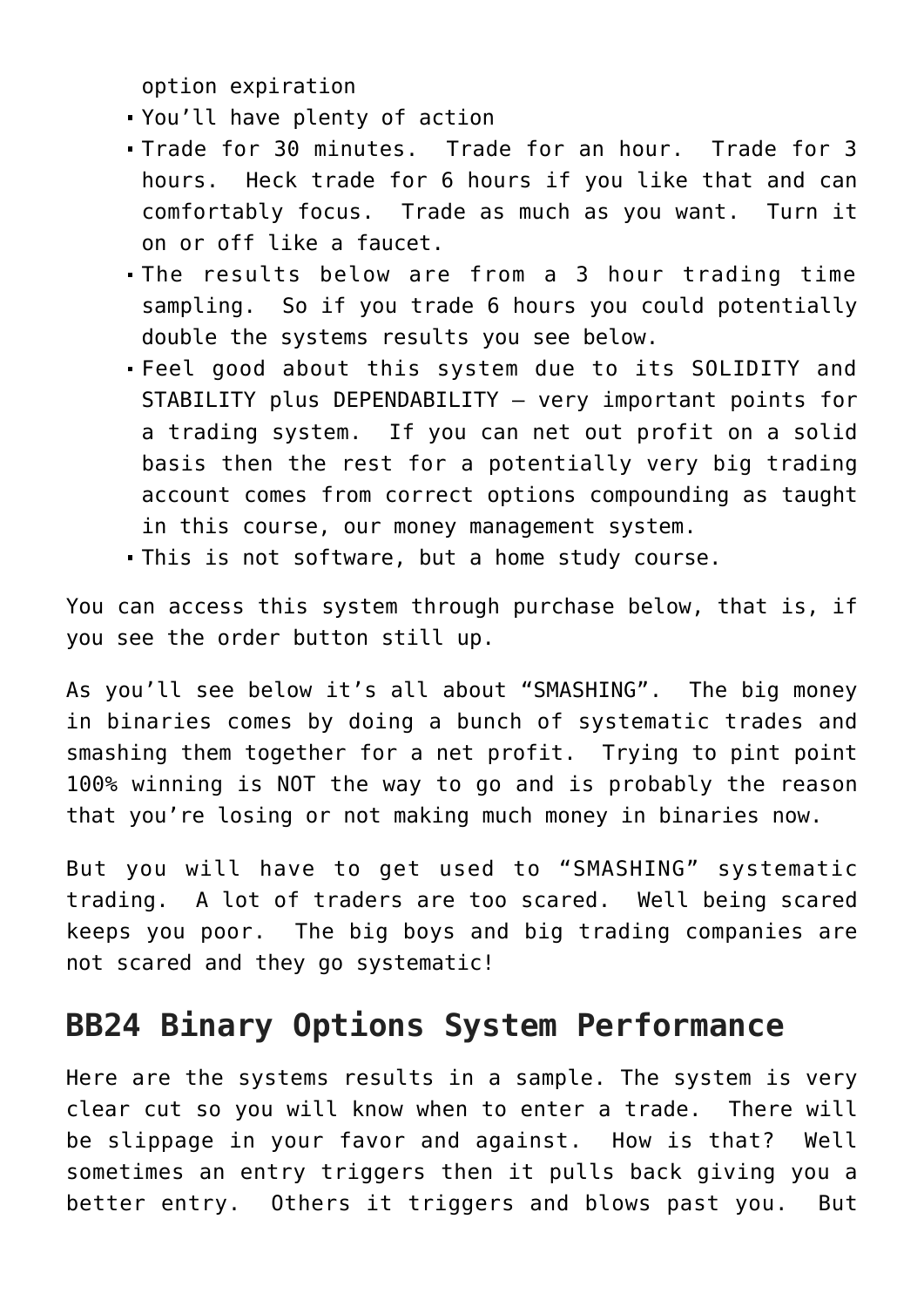ultimately this is day trading so you'll have to pay attention. The good news is that you don't have to trade this system for a long time.

EURUSD – 2 min binaries trading only 3 hours a day!

4/23/1 WLWWWWWWWWLWWLWLLWWWWLWWLWLLWLWLWWWLW = 12L (\$6000) 25W (\$8750) = \$2750

4/22/15 WWLWWLLWWWLLWWLWWLLWWWLWLWWWLW = 11L (5500) 19W.  $(6650) = $1100$ 

4/21/15 WWWLWWLWWWWWLWWWWLWWWWWWLWW = 5L (2500) 22W (7700) = \$5200

4/20/15 WWLWLWWWWLWWWWWWWLWW = 4L (2000) 16W (5600) = \$3600

4/17/15 WWLWWLLWWWWWLWWLWWWWWLWWWLW = 7L (3500) 20W (7000) = \$3500

4/16/15 WLWWWLWWWLLWLLLWWWWWLLWWLWLLWWWWWWWLLWWWLW = 15 (7500) ( L 27 W (9450) \$1950

That's a \$3016.67 a DAY, or actually for 3 hours a day only.

The system results are based on \$500 per trade. So if you trade more that than just multiply. So if you traded \$2500 per trade then that would be a \$15,083.35 a day average. If you traded \$100 per trade then that would be a \$603.33 a day average.

I could go on and on with the system's track record: it just does the same thing over and over on average. Why? Because it's the way it trades price action. Most are amazed when they discover this method. It's definitely creative to say the least.

**So what if BB24 worked for you? What**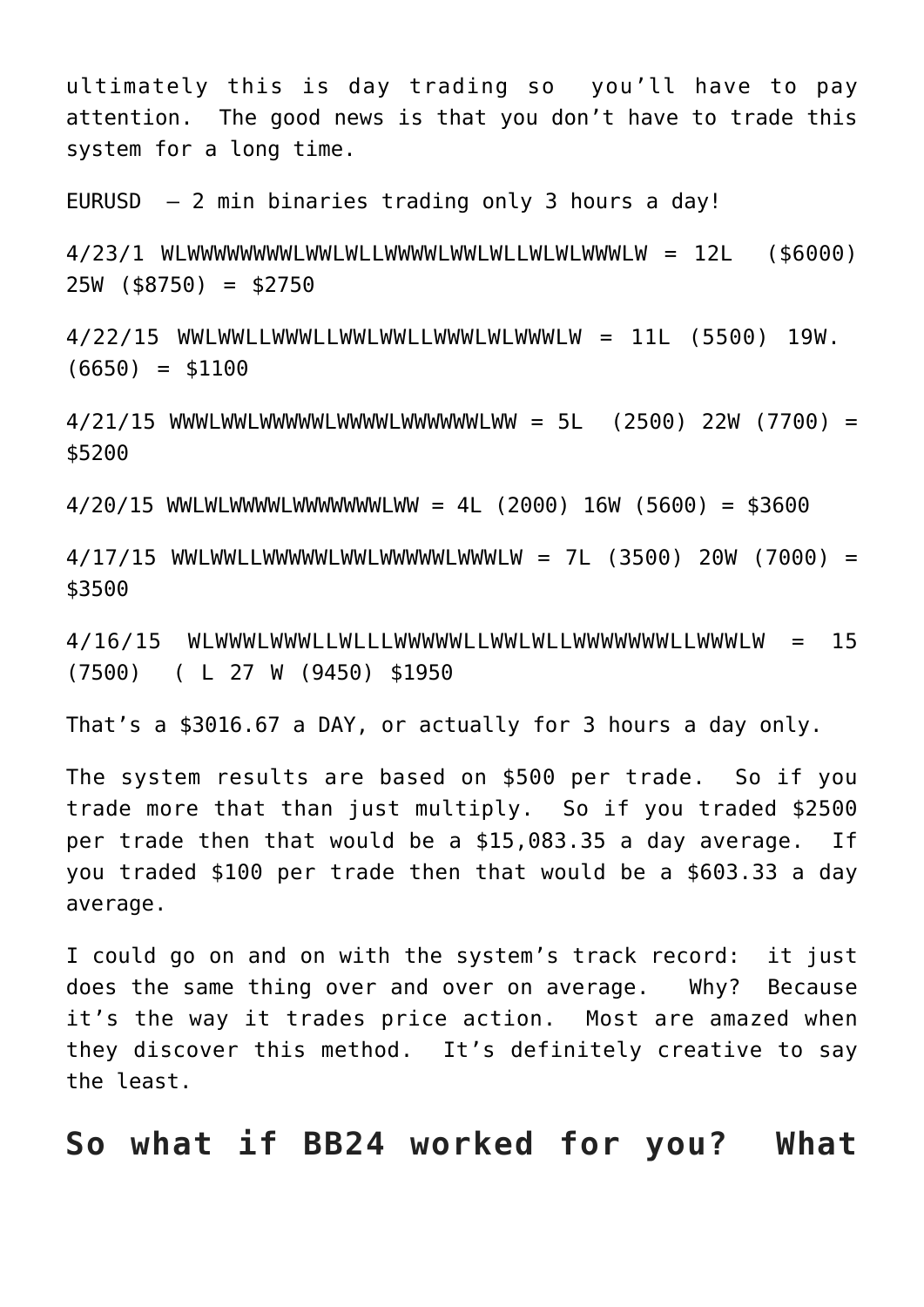### **would happen if you could actually make another \$600 a day on average? What if you could work up to a \$3000 a day average? Since the system is so solid what if you could work up to the \$**

Of course you hear this pitch all the time. "What if this" , "What if that"… Heck it is hard to believe. The good news is that we trade ourselves and have extensive experience doing so. So we know what can work for real in real time. Real time is the key. That's how we trade  $-$  in real time!  $-$  so the system has to be tradable in real time and BB24 is.

But on the other hand, you know how we are bombarded with so many attractive distractions these days. Our minds can easily lose focus. So what happens if you don't take action to day and you miss putting BB24 to work potentially spitting out cash like an ATM stuck in a cash ejecting loop?

Well life does fly by quickly. We tend to think "destiny" will take care of us and put us on the profitable. Before you look up a decade or two could fly by. You don't want to be thinking back how much a potential \$3k a day could have added up and compounded over time. Sometimes you just need to take a chance and dive in, take action. I'll leave that last choice up to you:

For a measly  $$4997.00$  \$2997 introductory price you can start trading BB24 today. It's certainly a lot cheaper than a franchise with much more profit potential (if you've ever purchased a bricks and mortar franchise before you'd know what I'm talking about…)

**Special on this BB24 System: For fun we're dropping this to \$777 from \$2997 (really) and you'll also get BB12 as a bonus. But act now! As soon as we remember to go change this text it's gone..**